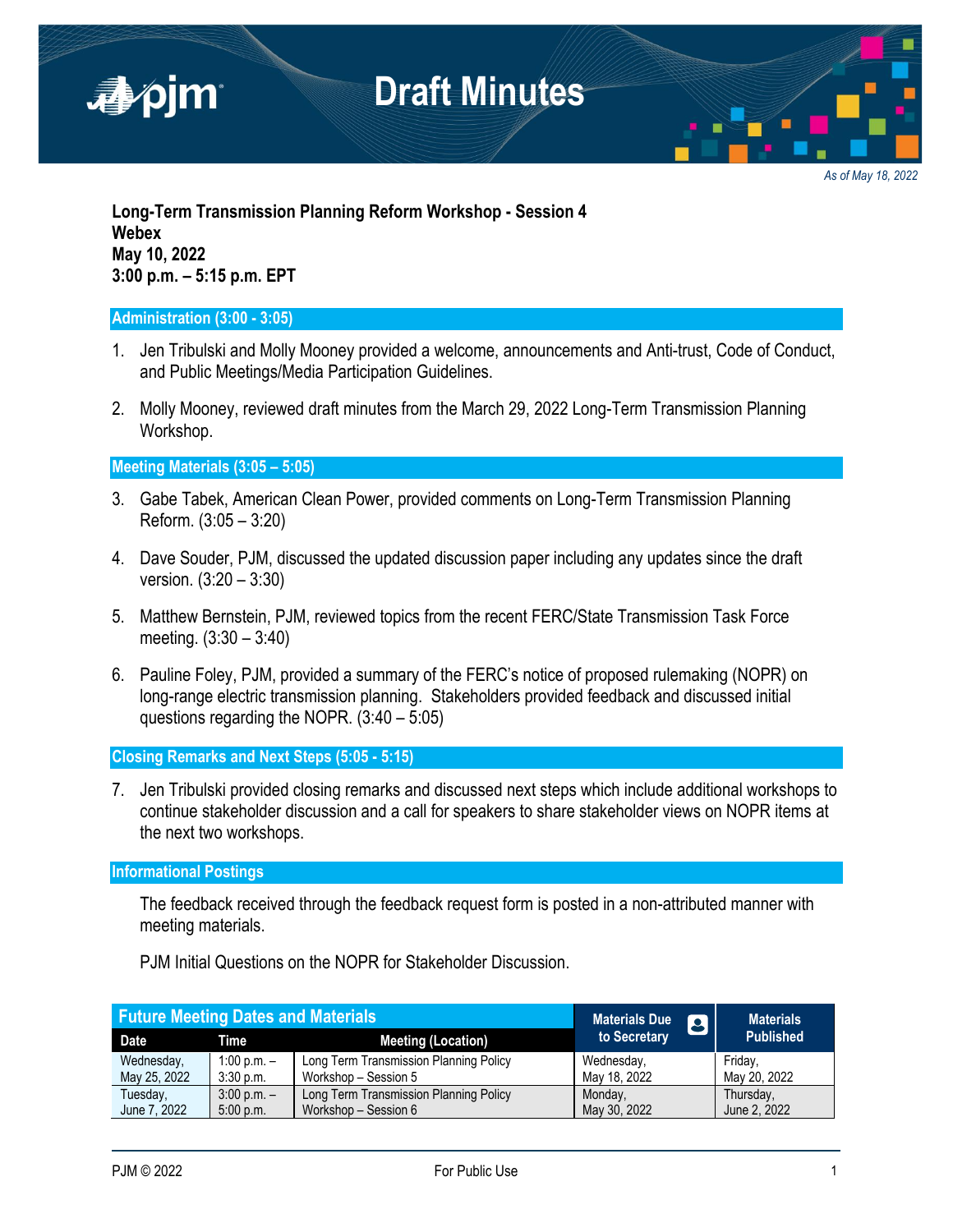

# **Draft Minutes**

*As of May 18, 2022*

| Tuesday,<br>July 12, 2022            | $3:00$ p.m. $-$<br>5:00 p.m. | Long Term Transmission Planning Policy<br>Workshop - Session 7           | Tuesday,<br>July 5, 2022  | Thursday,<br>July 7, 2022                              |  |
|--------------------------------------|------------------------------|--------------------------------------------------------------------------|---------------------------|--------------------------------------------------------|--|
|                                      |                              |                                                                          |                           |                                                        |  |
| <b>Attendance List</b>               |                              |                                                                          |                           |                                                        |  |
|                                      |                              |                                                                          |                           |                                                        |  |
| Jennifer Tribulski (Facilitator)     |                              | PJM Interconnection, LLC                                                 | Not Applicable            |                                                        |  |
| Molly Mooney (Secretary)             |                              | PJM Interconnection, LLC                                                 | Not Applicable            |                                                        |  |
|                                      |                              |                                                                          |                           |                                                        |  |
| Shilpa Toppo                         |                              | 174 Power Global                                                         | Not Applicable            |                                                        |  |
| Benjamin Greene                      |                              | AEP Appalachian Transmission Company, Inc.                               |                           | <b>Transmission Owner</b>                              |  |
| Ed Achaab                            |                              | AEP Energy Partners, Inc.                                                | <b>Other Supplier</b>     |                                                        |  |
| <b>Bridget Sparks</b>                |                              | AES Ohio Generation, LLC                                                 | Not Applicable            |                                                        |  |
| Jason Street                         |                              | AES Ohio Generation, LLC                                                 | Not Applicable            |                                                        |  |
| Gabe Tabak                           |                              | American Clean Power Association                                         | Not Applicable            |                                                        |  |
| <b>Tyler Berton</b>                  |                              | American Electric Power                                                  | <b>Transmission Owner</b> |                                                        |  |
| Art Iler                             |                              | American Municipal Power, Inc.                                           |                           | <b>Electric Distributor</b>                            |  |
| Gary Fuerst                          |                              | American Transmission Systems, Inc.                                      |                           | <b>Transmission Owner</b>                              |  |
| Sari Fink                            |                              | American Wind Energy Association                                         | Not Applicable            |                                                        |  |
| Ash Panegal                          |                              | Apex Clean Energy                                                        | Not Applicable            |                                                        |  |
| David Davis                          |                              | Apex Clean Energy Holdings, LLC                                          | Not Applicable            |                                                        |  |
| Brock Ondayko                        |                              | Appalachain Power Company                                                |                           | <b>Transmission Owner</b>                              |  |
| <b>Takis Laios</b>                   |                              | Appalachian Power Company                                                |                           | <b>Transmission Owner</b>                              |  |
| david glenn                          |                              | Avan Grid Renewables                                                     |                           | <b>Generation Owner</b>                                |  |
| Zelalem Tekle                        |                              | <b>Baltimore Gas and Electric</b>                                        |                           | <b>Transmission Owner</b>                              |  |
| <b>Brett White</b>                   |                              | <b>Brett White</b>                                                       | Not Applicable            |                                                        |  |
| Khan Adnan                           |                              | <b>Burns McDonnell</b>                                                   |                           | Not Applicable                                         |  |
| Rowen VonPlagenhoef                  |                              | <b>Charles River Associates</b>                                          | Not Applicable            |                                                        |  |
| <b>Christian McDewell</b>            |                              | Commonwealth of PA                                                       |                           | Not Applicable                                         |  |
| Jason Barker                         |                              | Constellation Energy Generation, LLC                                     |                           | <b>Generation Owner</b>                                |  |
| Christopher Nekolny                  |                              | Constellation Energy Generation, LLC                                     | <b>Generation Owner</b>   |                                                        |  |
| Haibin Sun                           |                              | Constellation Energy Services, Inc.                                      |                           | <b>Other Supplier</b>                                  |  |
| Guy Filomena                         |                              | Customized Energy Solutions, Ltd.                                        |                           | Not Applicable<br>Not Applicable                       |  |
| Carl Johnson                         |                              | Customized Energy Solutions, Ltd.                                        |                           |                                                        |  |
| Jonathan Sasser                      |                              | Customized Energy Solutions, Ltd.                                        |                           | Not Applicable                                         |  |
| Ryan Dolan<br>John Horstmann         |                              | Dayton Power & Light Company (The)<br>Dayton Power & Light Company (The) |                           | <b>Transmission Owner</b><br><b>Transmission Owner</b> |  |
|                                      |                              | Dayton Power & Light Company (The)                                       |                           | <b>Transmission Owner</b>                              |  |
| Raj Roychowdhury<br>Cynthia Bothwell |                              | DOE Wind Energy Technologies Office                                      | Not Applicable            |                                                        |  |
| Mohsen Mahoor                        |                              | Dominion Energy Generation Marketing, Inc                                |                           | <b>Generation Owner</b>                                |  |
| Jim Davis                            |                              | Dominion Energy Marketing, Inc.                                          |                           | <b>Generation Owner</b>                                |  |
| Jacqui Hugee                         |                              | Dominion Energy Marketing, Inc.                                          |                           | Generation Owner                                       |  |
| Mark Gill                            |                              | Dominion Energy Virginia                                                 | Not Applicable            |                                                        |  |
| Ryen Lawson                          |                              | Dominion Virginia Power                                                  |                           | <b>Transmission Owner</b>                              |  |
| Kenneth Curtis                       |                              | Drilling Info, Inc                                                       | Not Applicable            |                                                        |  |
| <b>Bill Jett</b>                     |                              | Duke Energy                                                              | Not Applicable            |                                                        |  |
| Jeff Baker                           |                              | Duke Energy Ohio, Inc.                                                   |                           | <b>Transmission Owner</b>                              |  |
| Dan Benson                           |                              | Duke Energy Ohio, Inc.                                                   |                           | <b>Transmission Owner</b>                              |  |
| Julie Mason                          |                              | Duke Energy Ohio, Inc.                                                   |                           | <b>Transmission Owner</b>                              |  |
| Janessa Kent                         |                              | Duquesne Light Company                                                   |                           | <b>Transmission Owner</b>                              |  |
| Darrin Adams                         |                              | East Kentucky Power Cooperative, Inc.                                    |                           | <b>Transmission Owner</b>                              |  |
| Denise Foster Cronin                 |                              | East Kentucky Power Cooperative, Inc.                                    |                           | <b>Transmission Owner</b>                              |  |
| Temujin Roach                        |                              | <b>EDF Renewable</b>                                                     | Not Applicable            |                                                        |  |
| John Brodbeck                        |                              | EDP Renewables North America LLC                                         |                           | <b>Generation Owner</b>                                |  |
| Gina Jardot                          |                              | <b>Essential Power, LLC</b>                                              |                           | <b>Generation Owner</b>                                |  |
| Sharon Midgley                       |                              | Exelon Business Services Company, LLC                                    |                           | <b>Transmission Owner</b>                              |  |
| <b>Robert Taylor</b>                 |                              | Exelon Business Services Company, LLC                                    |                           | <b>Transmission Owner</b>                              |  |
| Amber Thomas                         |                              | Exelon Business Services Company, LLC                                    |                           | <b>Transmission Owner</b>                              |  |
| Jim Benchek                          |                              | FirstEnergy Solutions Corp.                                              |                           | <b>Transmission Owner</b>                              |  |
| Lawrence Hozempa                     |                              | FirstEnergy Solutions Corp.                                              |                           | <b>Transmission Owner</b>                              |  |
| Jeff Stuchell                        |                              | FirstEnergy Solutions Corp.                                              |                           | <b>Transmission Owner</b>                              |  |
| Emma Nix                             |                              | Gabel and Associates                                                     |                           | Not Applicable                                         |  |

Donna Robichaud **Geenex** Geenex **Communication Communication** Not Applicable Tom Hyzinski Not Applicable GT Power Group Not Applicable Not Applicable Not Applicable Rory Sweeney **GT Power Group Not Applicable** Not Applicable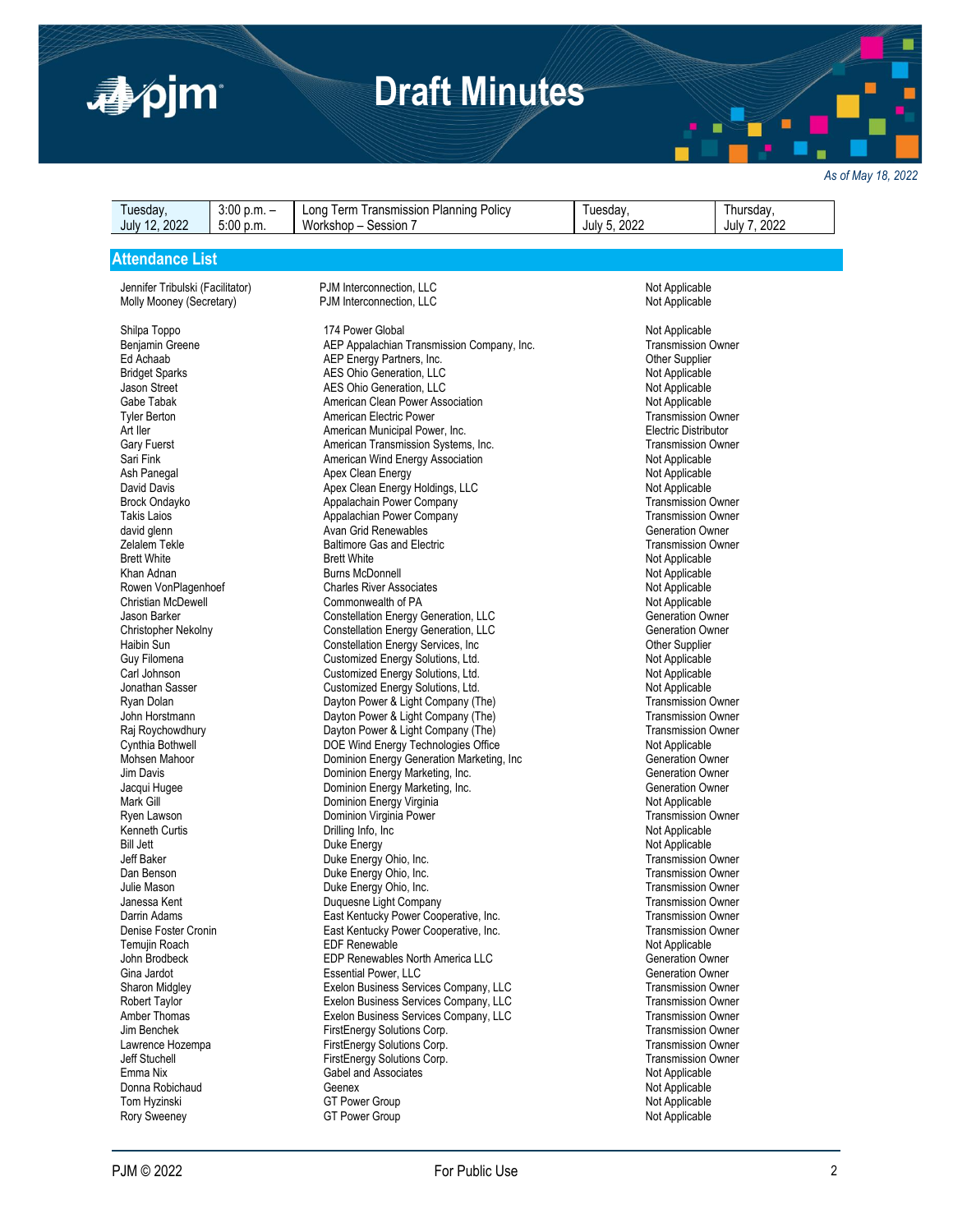

## **Draft Minutes**

*As of May 18, 2022*

Sudipto Bhowmik **Subset Contains the University of Applicable**<br>Intervention of Applicable Illinois Commerce Commission **Noted Applicable** Not Applicable Nebiat Tesfa **PJM** Interconnection, LLC

Larry Borum **Illinois Commerce Commission**<br>
2 The Machary Callen **Not Applicable**<br>
2 The Machary Callen **Not Applicable** Zachary Callen Illinois Commerce Commission Not Applicable Illinois Commerce Commission and Commission and Commerce Commission Not Applicable<br>
Illinois Commerce Commission and Commission Not Applicable Katharine McCormick Illinois Commerce Commission Rob Stupar Novembergy, LLC<br>
Unity Motel Generation Owner<br>
Unity Motel Applicable Covernment Covernment Current Covernment Current Applicable Justin McNeil Kentucky Government Not Applicable LS Power Transmission, LLC Kathleen Wehnes **Maryland Public Service Commission** Mathleen Wehnes Not Applicable David Mabry **Mullace & Nurick LLC** David Mabry Mot Applicable<br>Trik Hanser Not Applicable Michigan Public Service Commission Erik Hanser<br>
Christin Domian Michigan Public Service Commission<br>
Mitsubishi Electric Power Products In Christin Domian **Mitsubishi Electric Power Products Inc.** Not Applicable Monitoring Analytics, LLC<br>Community: Not Applicable Monitoring Analytics, LLC Monitoring Analytics, LLC Colin Walcavich National Grid Renewables Not Applicable Cullen Howe Natural Resources Defense Council Not Applicable Ryann Reagan **New Jersey Board of Public Utilities** Not Applicable<br>
Not Applicable New York Power Authority<br>
Other Supplier New York Power Authority Sarah Ladin New York University New York University Not Applicable Andrew Taylor **Andrew Taylor NextEra Energy Transmission, LLC** Christen and the Supplier Supplier<br>Tric Matheson None None None None Mot Applicable<br>
North Carolina Electric Membership Corporation<br>
Electric Distributor Robert Beadle North Carolina Electric Membership Corporation Electric Membership Corporation Jay Lucas **North Carolina Utilities Commission**<br>Jordan Nader **North Carolina Utilities Commission** Jordan Nader **North Carolina Utilities Commission**<br>Ruth Holdbrook **Northern Nurginia Electric Cooperative** End and Theretric Distributor Northern Virginia Electric Cooperative **Northern Holdbrook Northern Virginia Electric Distributor**<br>Northern Virginia Electric Cooperative **Electric Distributor** John Rainey **Northern Virginia Electric Cooperative**<br>Bob Bisson **Northern Wirginia Electric Cooperative** Novec Novec November 2012 1999 Not Applicable Brett Denby Novec Novec Novec Novec Changes and the Not Applicable<br>Michael Cocco November 2012 Old Dominion Electric Cooperative November 2013 November 2016 Michael Cocco Old Dominion Electric Cooperative Electric Distributor Adrien Ford **Adrien For Administrative** Comminion Electric Cooperative **Cooperative Electric Distributor**<br>
Old Dominion Electric Cooperative **Cooperative Cooperative** Electric Distributor Old Dominion Electric Cooperative Greg Carmean OPSI Not Applicable en Sloan and the Sloan of the OPSI Contract of the OPSI Contract of the OPSI Contract of the OPSI Contract of the OPSI Contract of the Open Contract of the Open Contract of the Open Contract Open Contract Open Contract Ope Ron Slagel Other Not Applicable Pattern Energy Group Rajat Pungaliya Pine Gate Mid Pine Gate Renewables Andrew Grieve **Andrew Grieve Pine Gate Renewables** Andrew Pine Gate Renewables Andrew Physicable Not Applicable<br>Andrew Pine Gate Renewables Andrew Physicable Not Applicable Pine Gate Renewables Sami Abdulsalam **Example 2018** PJM Interconnection, LLC Not Applicable Not Applicable Dave Anders Motivation and Devil PJM Interconnection, LLC Not Applicable Not Applicable<br>
PJM Interconnection, LLC Not Applicable Not Applicable Shekhar Awasthi **Shekhar Awasthi Shekhar Awasthi** PJM Interconnection, LLC **Not Applicable** Stephen Bennett **Not Applicable** PJM Interconnection, LLC PJM Interconnection, LLC<br>
PJM Interconnection, LLC<br>
Not Applicable Tarik Bensala **National Properties Connection, LCC**<br>Tarik Bensala PJM Interconnection, LLC Not Applicable Not Applicable Matthew Bernstein **Matthew Bernstein Communist Communist PJM Interconnection**, LLC **Not Applicable** Not Applicable<br>Not Applicable PJM Interconnection, LLC Jason Connell PJM Interconnection, LLC Not Applicable PJM Interconnection, LLC<br>
PJM Interconnection, LLC<br>
Not Applicable Nicolae Dumitriu **Nicolae Dumitriu PJM Interconnection, LLC** Pauline Foley **Pauline Foley** PJM Interconnection, LLC<br>
PGM Interconnection, LLC<br>
PJM Interconnection, LLC Suzanne Glatz **Suzanne Clarica Communist Communist Clarica** PJM Interconnection, LLC **Not Applicable**<br>Craig Glazer Craig Clarical PJM Interconnection, LLC Communist Clarical Platic Not Applicable Craig Glazer **Craig Clazer** PJM Interconnection, LLC<br>
FJM Interconnection, LLC Not Applicable<br>
PJM Interconnection, LLC PJM Interconnection, LLC Asim Haque **Asim Haque 19** COM Interconnection, LLC **Applicable 19 Connection According According According Connection According Connection According Connection According Not Applicable 19 COM Interconnection, LLC 19 COM I** Suzanne Herel PJM Interconnection, LLC Not Applicable PJM Interconnection, LLC<br>
PJM Interconnection. LLC<br>
Not Applicable Jonathan Kern **Note Applicable 2018** PJM Interconnection, LLC Jessica Lynch PJM Interconnection, LLC Not Applicable PJM Interconnection, LLC Susan McGill PJM Interconnection, LLC Not Applicable PJM Interconnection, LLC Grace Niu 1990 (Campaign Communication, Campaign Communication, LLC Not Applicable<br>Menzheng Qiu Not Applicable Not Applicable PJM Interconnection. LLC PJM Interconnection, LLC<br>
PJM Interconnection, LLC<br>
Not Applicable Ken Seiler Not Applicable (National PJM Interconnection, LLC Not Applicable Not Applicable Not Applicable Not<br>Not Applicable Not Applicable PJM Interconnection. LLC PJM Interconnection, LLC Dave Souder The Souder Connection, LCC of the Souder Souder Souder PJM Interconnection, LLC<br>1999 Not Applicable Not Applicable PJM Interconnection, LLC

End-Use Customer End-Use Customer Other Supplier<br>Not Applicable